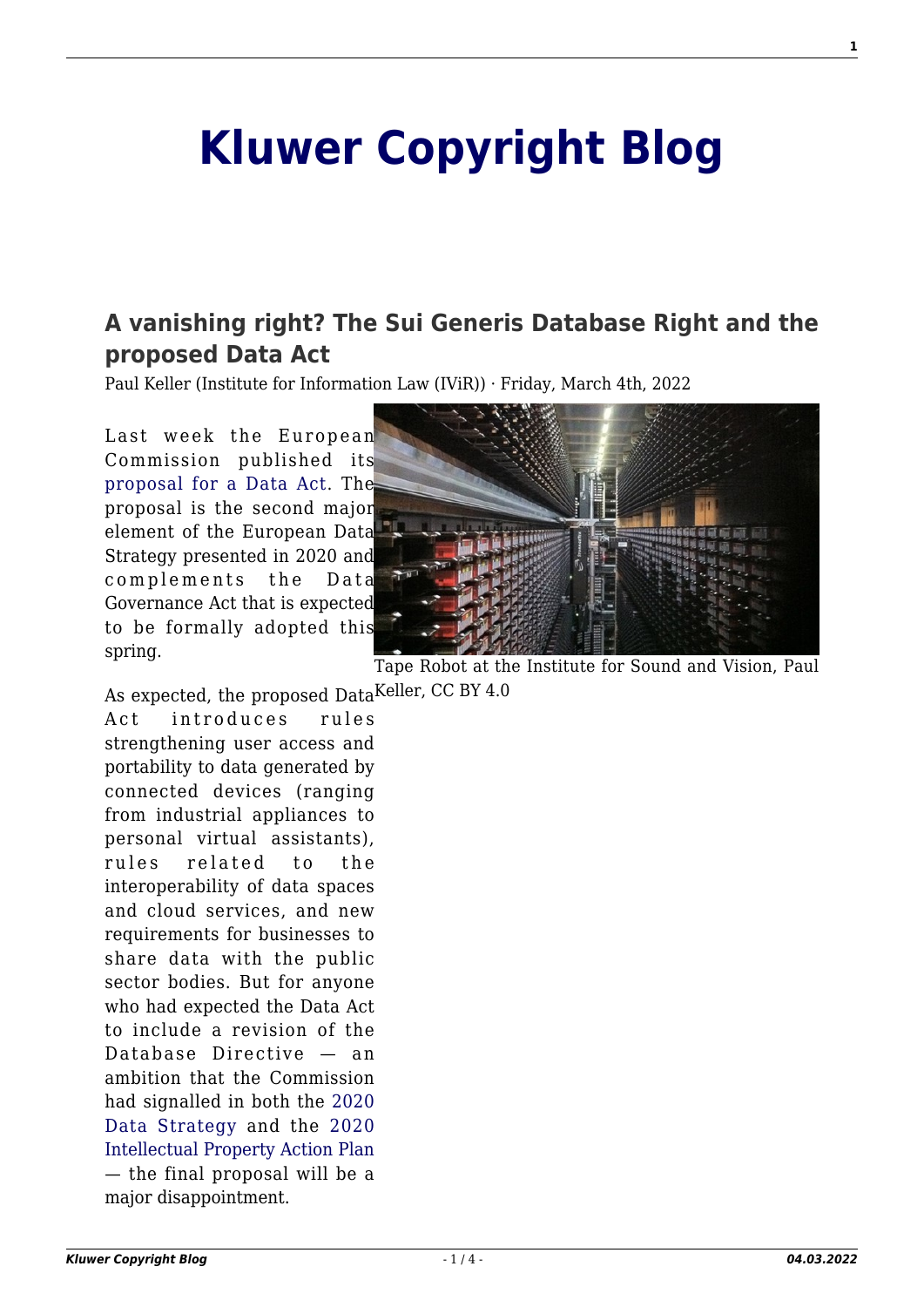Instead of reviewing the Database Directive, the proposal for the Data Act contains a single article (Article 35) that clarifies that the sui generis database right (SGDR) introduced by the Database Directive (Chapter III) does not apply to databases containing data obtained from or generated by the use of a connected device:

In order not to hinder the exercise of the right of users to access and use such data in accordance with Article 4 of this Regulation or of the right to share such data with third parties in accordance with Article 5 of this Regulation, the sui generis right provided for in Article 7 of Directive 96/9/EC **does not apply** to databases containing data obtained from or generated by the use of a product or a related service.

In the [impact assessment report](https://ec.europa.eu/newsroom/dae/redirection/document/83524) this intervention is now described as a targeted review of the Database Right. The decision to exclude data generated by the use of connected products and related services — everything ranging from industrial equipment to personal virtual assistants  $-$  is supported by [a 230 page study](https://ec.europa.eu/newsroom/dae/redirection/document/83514) that was published alongside the Data Act.

And while the decision to exclude databases containing this type of data from the application of the SGDR is consistent with the policy objectives of the Data Act which include endowing enforceable access and portability rights to the users/owners of connected devices — the fact that the Commission saw the need to include Article 35 in the proposal raises a set of more fundamental questions about the SGDR in the European data economy.

#### **A right that shall not be exercised**

The sui generis database right introduced in Article 7 of the 1996 Database Directive ([as amended](https://eur-lex.europa.eu/eli/dir/1996/9/oj)) has been controversial from the start. Intended as a means to bolster the competitive position of European database producers, the right has failed to live up to this objective as evidenced by successive evaluations that have failed to demonstrate a positive economic impact. Despite these failures to demonstrate positive impact the European Commission has not found the courage or the political opportunity to admit to this failed experiment and retract or fundamentally revise this right. The fact that the announced revision of the Database Directive in the context of the Data Act has failed to meaningfully materialise fits in an almost 20 year long tradition of legislative inaction.

It is telling that the "targeted" exclusion of databases containing data generated by the use of connected products and related services from the scope of the right is not the first such exclusion. A very similar provision can be found in both the Data Governance Act that is in the last stages of approval, which in Article 5(7) states that

the right of the maker of a database as provided for in Article 7(1) of Directive 96/9/EC **shall not be exercised** by public sector bodies in order to prevent the re-use of data or to restrict re-use beyond the limits set by this Regulation.

and in Article 1(6) of the [2019 Open Data Directive](https://www.google.com/url?q=https://eur-lex.europa.eu/legal-content/EN/TXT/HTML/?uri%3DCELEX:32019L1024%26from%3DEN&sa=D&source=docs&ust=1646225466903932&usg=AOvVaw30N9PBZ5E91rkNpv7zVDZF) which contains the same language as the Data Governance Act proposal.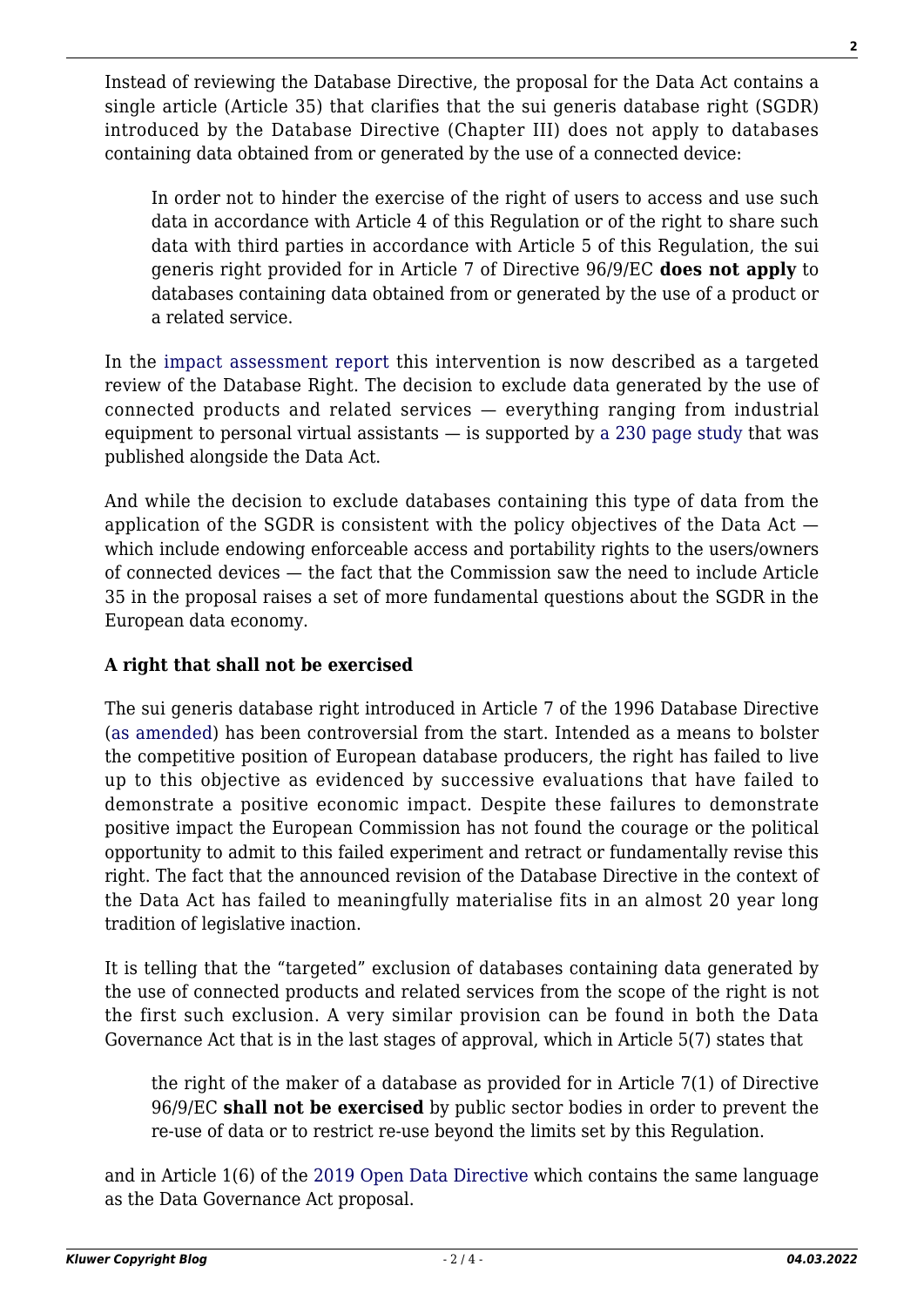Put differently, every time the sui generis database right comes into conflict with the European Union's attempt to create a modern regulatory framework for the data economy, the SGDR loses out. .

#### **What good is the database right anyway?**

It seems time to ask how much scope of application of the SGDR remains in between databases that are protected by copyright based on their originality and databases that are out of the scope of protection of the sui generis database right based on the provisions of the Data Act, the Open Data directive and the Data Governance Act and the relevant case law of the CJEU. And  $-$  more importantly  $-$  is whatever scope remains really worth incurring the significant legal uncertainties that are caused by intransparent criteria for protection under the SGDR? Recollecting that all previous evaluations of the SGDR have failed to identify any positive economic impact the answer is almost certainly "No".

By repeatedly refusing to revise the relevant parts of the Database Directive and opting for "targeted" reviews the European Commission has further undermined the legitimation of the sui generis database right. The Commission should finally muster the courage to face this reality and revise the Database Directive to adjust it to changed realities. The current data governance landscape is much more complex than the one that provided the backdrop for the ill-conceived database right that considered "database producers" to be the backbone of the Information Society. This basic assumption does not hold anymore in an environment in which nearly every economic transaction or productive process creates data.

Such a revision of the Database Directive needs to have two core components: As Derclaye & Husovec ([2021\)](https://papers.ssrn.com/sol3/papers.cfm?abstract_id=3964943) point out, the Database Directive "*should be conceptualized as an exhaustive statement about the protection of databases as such*" to ensure that it creates legal certainty about the scope of protection of databases in the EU. In addition, the scope of the sui generis database right should be significantly reduced either by making it conditional on "*due diligence and transparency standards*" for investments in databases (Derclaye & Husovec, 2021) or on registration [\(Wikimedia, 2022\)](https://wikimedia.brussels/data-act-a-small-step-for-databasees-an-even-smaller-step-for-the-eu/) or by repealing the right all-together (COMMUNIA, [2017](https://www.communia-association.org/policy-papers/policy-paper-12-reaction-public-consultation-database-directive/) and [2021\)](https://www.communia-association.org/wp-content/uploads/2021/09/Data%20Act%20consultation%20response%20COMMUNIA.pdf).

*To make sure you do not miss out on regular updates from the Kluwer Copyright Blog, please subscribe [here.](http://copyrightblog.kluweriplaw.com/newsletter)*

### **Kluwer IP Law**

The **2021 Future Ready Lawyer survey** showed that 81% of the law firms expect to view technology as an important investment in their future ability to thrive. With